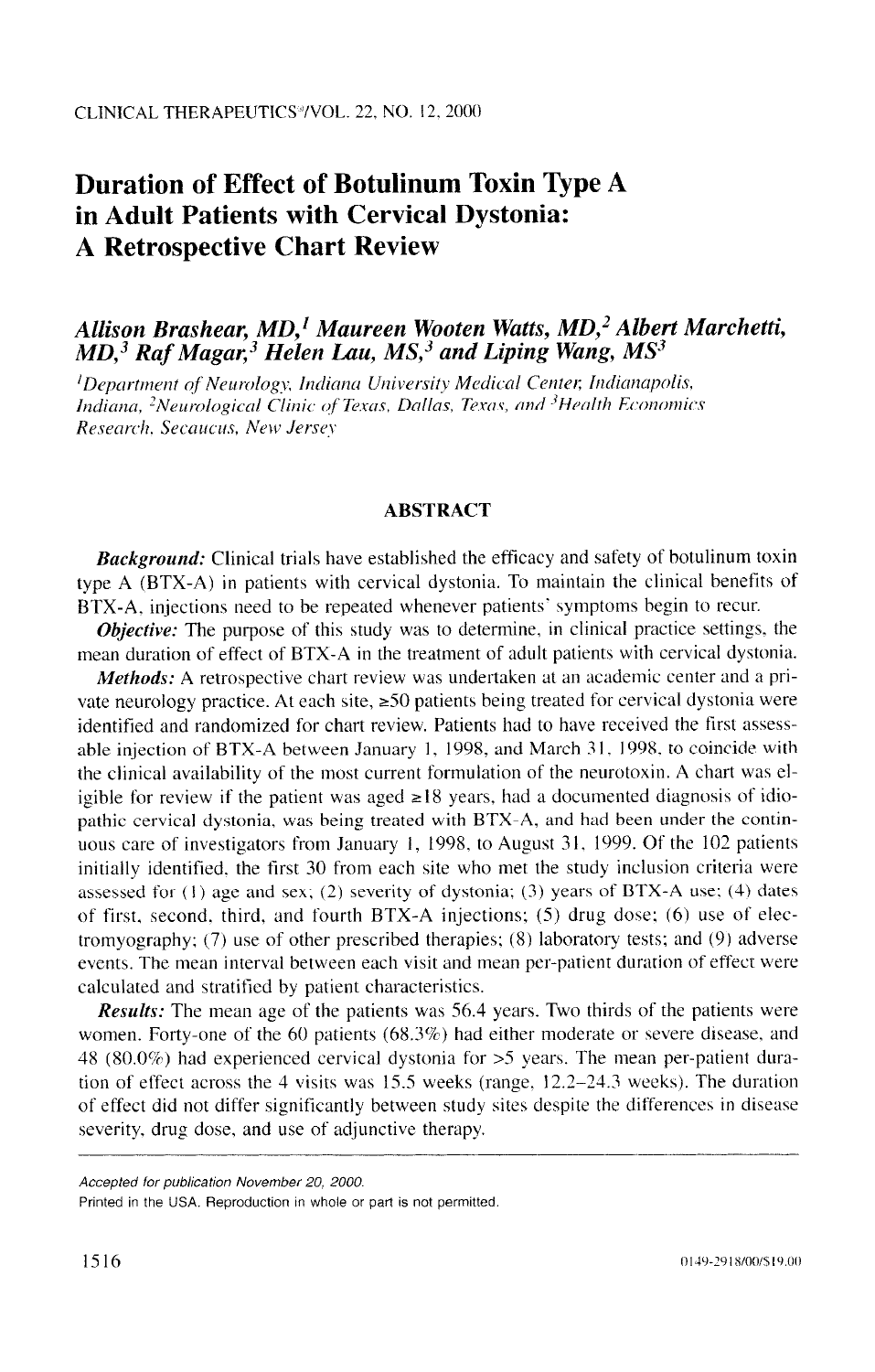*Conclusion:* BTX-A controls the symptoms of cervical dystonia for *12* to *24* weeks, with a mean duration of effect per patient of 15.5 weeks.

*Key words:* cervical dystonia, duration of effect, botulinum toxin type A, retrospective chart review. *(Clin Ther.* 2000; 22:1516-1524)

## **INTRODUCTION**

The standard of care for patients with moderate or severe cervical dystonia includes intramuscular injections of botulinum toxin type A\* (BTX-A), sometimes in concert with therapeutic adjuncts such as anxiolytic, anticholinergic, antiparkinsonian, or analgesic drugs, as well as physical therapy.<sup> $1-19$ </sup> BTX-A is 1 of 7 distinct botulinum neurotoxins (A-G), all of which are derived from the anaerobic bacillus *Clostridium botulinum*.<sup>1,2,7</sup> Each is unique in its antigenicity, safety profile, and pharmacologic profile. Clinical trials have established the efficacy and safety of BTX-A in patients with cervical dystonia. To maintain the clinical benefits of BTX-A, injections need to be repeated whenever patients' symptoms begin to recur. A 3-month duration of action has been generally assumed or extrapolated from clinical trial data $20-25$ ; however, observations made in clinical trials may not predict product effectiveness in clinical practice. 26 Therefore, a "real-world" assessment is required to estimate the duration of symptom control achieved with intramuscular injection of BTX-A in clinical practice.

The present study was undertaken to determine the duration of clinical response to BTX-A (expressed as the time between injections) in patients who were treated in 2 large clinics for cervical dystonia. Additional goals of the study were to evaluate resources consumed during patient care, including the dosage and frequency of adjunctive therapies.

#### **MATERIALS AND METHODS**

A retrospective chart review was performed at 2 sites where BTX-A is used to treat patients with cervical dystonia. Criteria for site selection included (1) a sufficiently large patient population (150-600 patients under management for cervical dystonia); (2) recognized physician experience and expertise in the management of cervical dystonia; (3) accessible patient records; and (4) an expressed practice to allow patients to return for injections based on clinical need rather than a preset return-visit schedule. For diversity, an academic tertiarycare center and a private-practice neurology clinic in different areas of the country were identified and recruited.

At each study site,  $\geq 50$  patients who were treated with BTX-A between January 1, 1998, and August 31, 1999, were considered for enrollment. Patients had to have received their first assessable injection of BTX-A between January 1, 1998, and March 31, 1998, to coincide with the clinical availability of the most current formulation of the neurotoxin. To ensure patient confidentiality and anonymity, we coded the charts with unique random sitespecific numeric identifiers. To ensure randomization, we then ordered the charts alphanumerically. The numeric order was then permuted as 1 block, and the new order served as the sequence in which charts were reviewed for inclusion and exclusion criteria. Once 30 patients per site qualified

<sup>\*</sup>Trademark: Botox@ (Allergan, Inc, Irvine, California).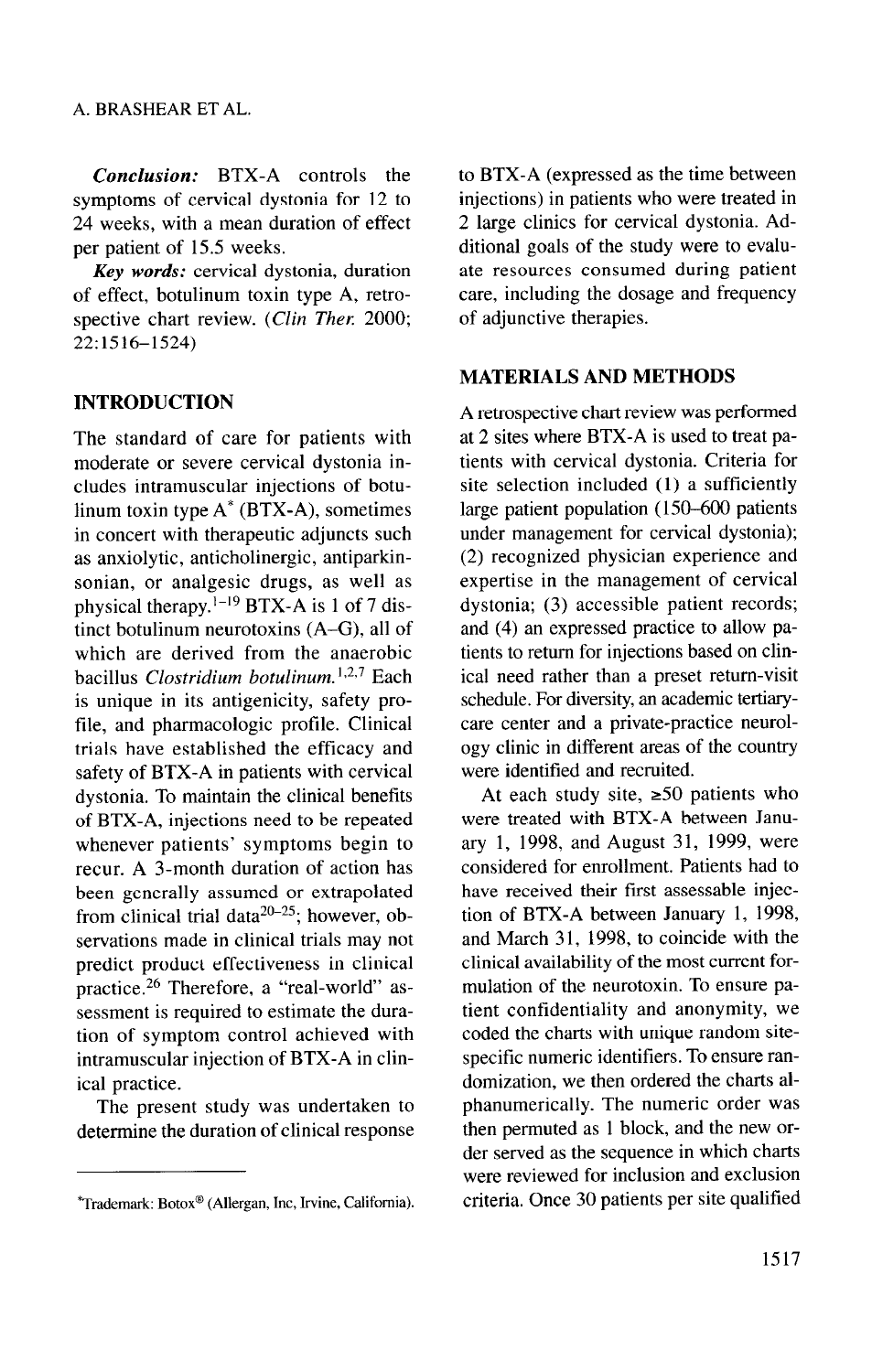for inclusion or the sample was exhausted, the review process was concluded.

### *Eligibility Criteria*

A chart was deemed eligible for review if the patient was aged  $\geq 18$  years, had a documented diagnosis of idiopathic cervical dystonia, was being treated with BTX-A, and had been under the continuous care of the investigators from January I, 1998, to August 31, 1999. Only patients who had received  $\geq 4$  sequential intramuscular injections of BTX-A during the study entry period were included.

We excluded the charts of any patients who had been treated with BTX-A for any reason other than cervical dystonia, had undergone therapy with other locally injected medications that affect neuromuscular-junction transmission, were involved in another investigational drug study, or had received a booster injection between January I, 1998, and August 31, 1999. Restrictions in the therapeutic use of BTX-A for any reason during the assessment period also resulted in exclusion. All exclusions were documented on case-report forms.

Because information was collected retrospectively from charts and the patients were not treated in the study, a waiver of informed consent was obtained from the institutional review board at each site.

#### *Data Extraction*

participating site according to the study we calculated the sample size, mean, and protocol. The primary study end point range, as well as 2-sided  $95\%$  CIs, stratfor each patient was the duration (length ified by patient characteristics. Numbers. of time in weeks) between visits 1 and percentages, and 95% CIs were calcu-2, visits 2 and 3, and visits 3 and 4. De- lated for the frequencies of adverse mographic data were also collected. in- events.

eluding each patient's sex and date of birth as well as disease characteristics. Patient names were not disclosed to Health Economics Research or governing health authorities.

Duration of illness was categorized as <I year. I to 5 years, and >S years. Because no patients had disease for <I year. the classifications were dichotomized. as were years of BTX-A use (<l year vs  $\geq$ 1 year). Disease was classified at each investigational site as mild (easily tolerated), moderate (interfering with common daily activity), or severe (incapacitating). Health insurance coverage (payer mix) and reason for each office visit were also recorded. Any untoward medical occurrence, including exacerbation of illness outside normal variation, was noted along with all adverse events. irrespective of their relation to BTX-A administration. Other data collected included the dates of each injection. the BTX-A dose at each visit. the use of electromyography (EMG) to guide injections, laboratory test results. and the use of adjunctive therapies.

#### *Statistical Methods*

A sample size of 60 charts was selected to allow a minimum detectable difference of  $\pm$ 5.8 days (<1 week) given an 80% level of power and 0.05 significance level (using a Student  $t$  test approximation for normal distribution). For data on the duration of clinical effect and Chart reviews were conducted at each the dose of BTX-A injected at each visit,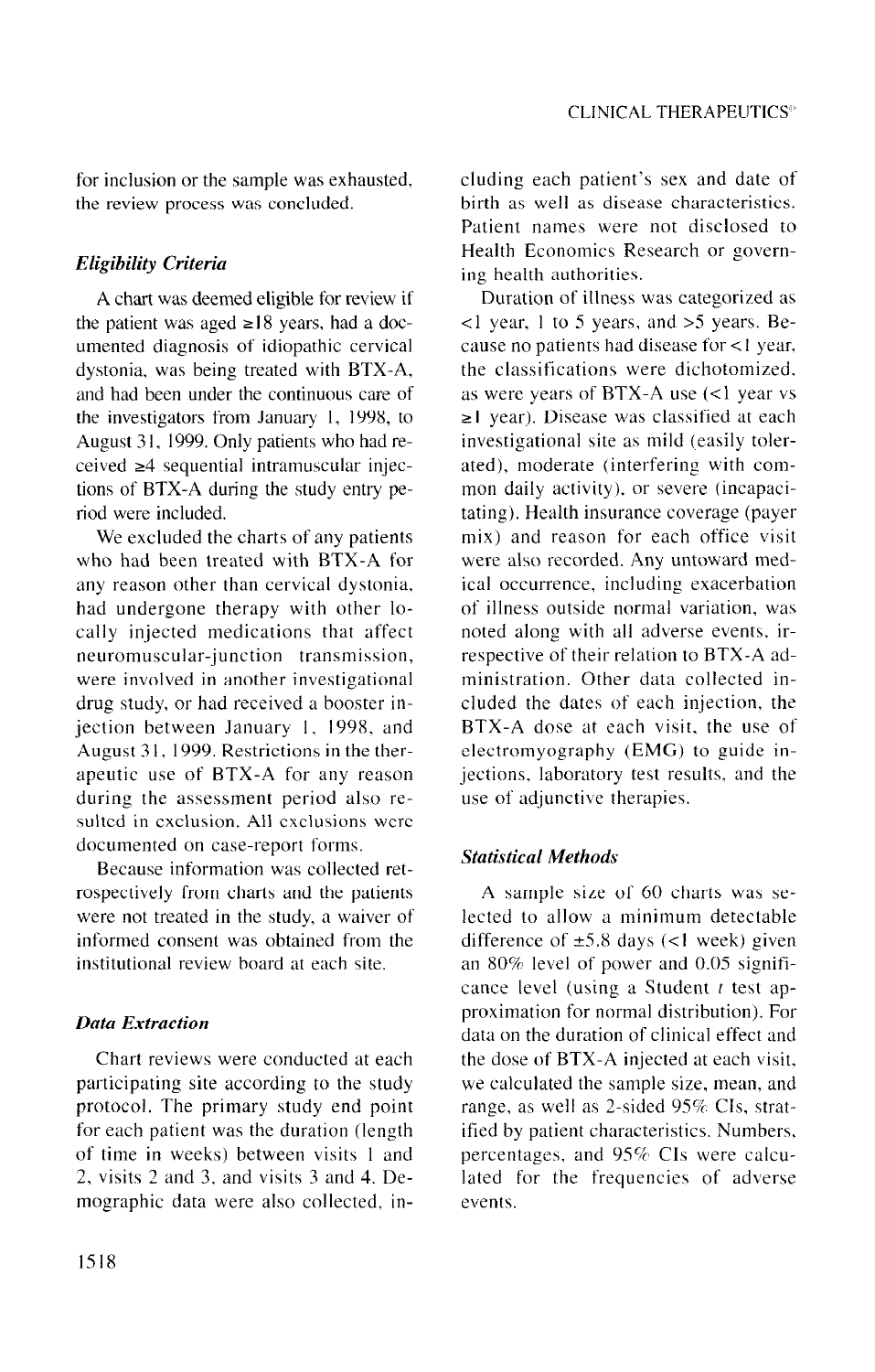## RESULTS

Of the 102 charts identified and reviewed between September and October 1999, 30 charts from the private-practice clinic and 30 charts from the academic tertiary-care center were analyzed. All study participants  $(N = 60)$  had been in the care of clinicians specializing in movement disorders and had been treated for cervical dystonia with BTX-A for  $\geq 1$  year. The mean age of the patients was 56.4 years (range, 19-83 years); two thirds of the patients were women. Forty-one of the 60 patients (68.3%) had either moderate or severe disease, based on the data abstractor's appraisal, and 48 (80.0%) had experienced cervical dystonia for >5 years (Table I).

The mean  $(\pm SD)$  duration of clinical response for all 60 patients assessed was 15.6 ( $\pm$ 4.2) weeks, as measured by the interval between visits 3 and 4 (Table II). The per-patient average duration of effect ranged from 12.2 weeks to 24.3 weeks; the mean  $(\pm SD)$  per-patient average duration of response across 4 visits was 15.5  $(\pm 3.4)$  weeks (figure). No significant difference in the mean duration of clinical response was noted between the sites  $(15.1 \pm 3.4$  weeks and  $16.2 \pm 4.9$  weeks at the private clinic and academic clinic, respectively;  $P = 0.30$ ). However, patients at the private clinic received higher doses of BTX-A than did patients at the academic center (287 U vs 244 U; *P =* 0.02). This observation may reflect the need for higher dosing among patients with more advanced disease. Significant differences  $(P < 0.05)$  in treatment doses at the 4 visits were observed across all disease severities (ie, mild, moderate, and severe) at both sites. Moreover, the mean dose administered to men was significantly higher

| Table I. Demographic characteristics of the |
|---------------------------------------------|
| study population ( $N = 60$ ).              |

| Characteristic                   |                 |
|----------------------------------|-----------------|
| Mean age $\pm$ SD, y             | $56.4 \pm 13.9$ |
| Sex, no. $(\%)$                  |                 |
| Male                             | 20(33.3)        |
| Female                           | 40 (66.7)       |
| Onset of disease, no. $(\%)$     |                 |
| $1-5y$                           | 12 (20.0)       |
| >5 y                             | 48 (80.0)       |
| Disease severity, no. $(\%)$     |                 |
| Mild                             | 19 (31.7)       |
| Moderate                         | 26 (43.3)       |
| Severe                           | 15 (25.0)       |
| Insurance coverage, no. $(\%)^*$ |                 |
| HMO/PPO/POS                      | 24 (40.7)       |
| Medicare                         | 19 (32.2)       |
| Private                          | 11 (18.6)       |
| Medicaid                         | 3(5.1)          |
| Other                            | 2(3.3)          |
|                                  |                 |

 $HMO =$  health maintenance organization; PPO = preferred-provider organization;  $POS = point$  of service.

 $n = 59$ .

than that administered to women (293.6 U vs 250.8 U; *P =* 0.03).

Although the duration of clinical effect of BTX-A did not vary according to study site or onset of illness, patients with moderate disease experienced a significantly longer clinical effect than did patients with either mild or severe illness (17.2 weeks compared with 14.9 and 13.9 weeks, respectively;  $P =$ 0.03). However, patients with moderate disease received a mean BTX-A dose (256.5 U) that was intermediate between those administered to patients with mild (238.4 U) or severe (316.3 U) cervical dystonia.

In general, BTX-A injections were well tolerated and did not lead to adverse events that required clinical management or the consumption of health care re-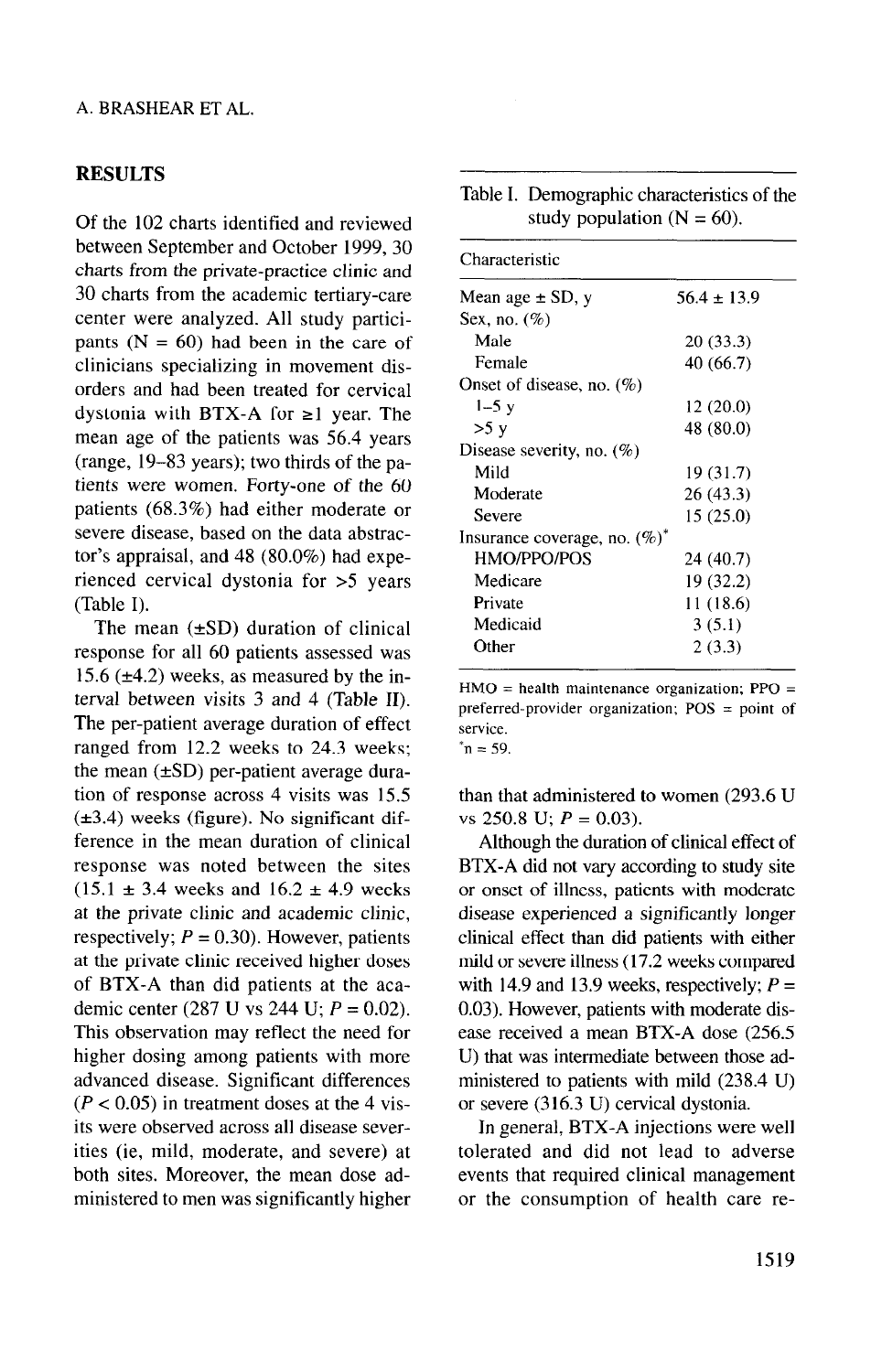| Table II. Duration of clinical effect: Between-visit intervals. |                  |               |               |  |  |
|-----------------------------------------------------------------|------------------|---------------|---------------|--|--|
| Interval                                                        | Mean wk $\pm$ SD | Range, wk     | 95% CI        |  |  |
| 1 (visits 1 and 2)                                              | $14.9 \pm 3.5$   | $10.0 - 25.1$ | $14.0 - 15.8$ |  |  |
| 2 (visits $2$ and $3$ )                                         | $16.0 \pm 4.2$   | $11.7 - 29.6$ | $14.9 - 17.1$ |  |  |
| $3$ (visits $3$ and $4$ )                                       | $15.6 \pm 4.2$   | $10.9 - 27.9$ | $14.6 - 16.7$ |  |  |
| Per-patient average                                             | $15.5 \pm 3.4$   | $12.2 - 24.3$ | $14.7 - 16.4$ |  |  |



Figure. Per-patient average duration of effect  $(N = 60)$ .

sources. Seven patients (11.7%) experienced  $\geq 1$  adverse event (Table III). Dysphagia was most common (8.3%); 1.7% of patients experienced weakness in the neck muscles and I .7% reported pain in the shoulders or hands.

Across all visits. 40.0% (24/60) of patients received  $\geq 1$  adjunctive pharmacotherapy (Table IV). The 2 most commonly used prescription drugs were clonazepam  $(23.3\%)$  and trihexyphenidyl  $(10.0\%)$ . Although nearly 4 times as many patients at the private-practice site were treated with adjunctive therapy compared with patients at the academic center (63.3% vs 16.7%;  $P < 0.001$ ), no significant difference ( $P =$ 0.24) in duration of response was found between patients receiving adjunctive therapy

and those not receiving adjunctive therapy. The combined mean duration  $(\pm SD)$  of response was  $14.7$  ( $\pm 3.2$ ) weeks in patients receiving adjunctive therapy and 16.1  $(\pm 4.6)$  weeks in patients not receiving adjunctive treatment, as measured by the interval between visits 3 and 4. Similarly, no significant difference  $(P = 0.31)$  was observed in the mean per-patient average duration of response for patients receiving any adjunctive pharmacotherapy over the 4 clinical visits. Patients receiving any adjunctive treatment ( $n = 24$ ) in the course of  $4$  visits exhibited a mean ( $\pm SD$ ) per-patient average duration of response of  $15.0 \ (\pm 3.0)$ weeks, whereas the other 36 patients experienced a mean  $(\pm SD)$  per-patient average duration of response of 15.9  $(\pm 3.7)$  weeks.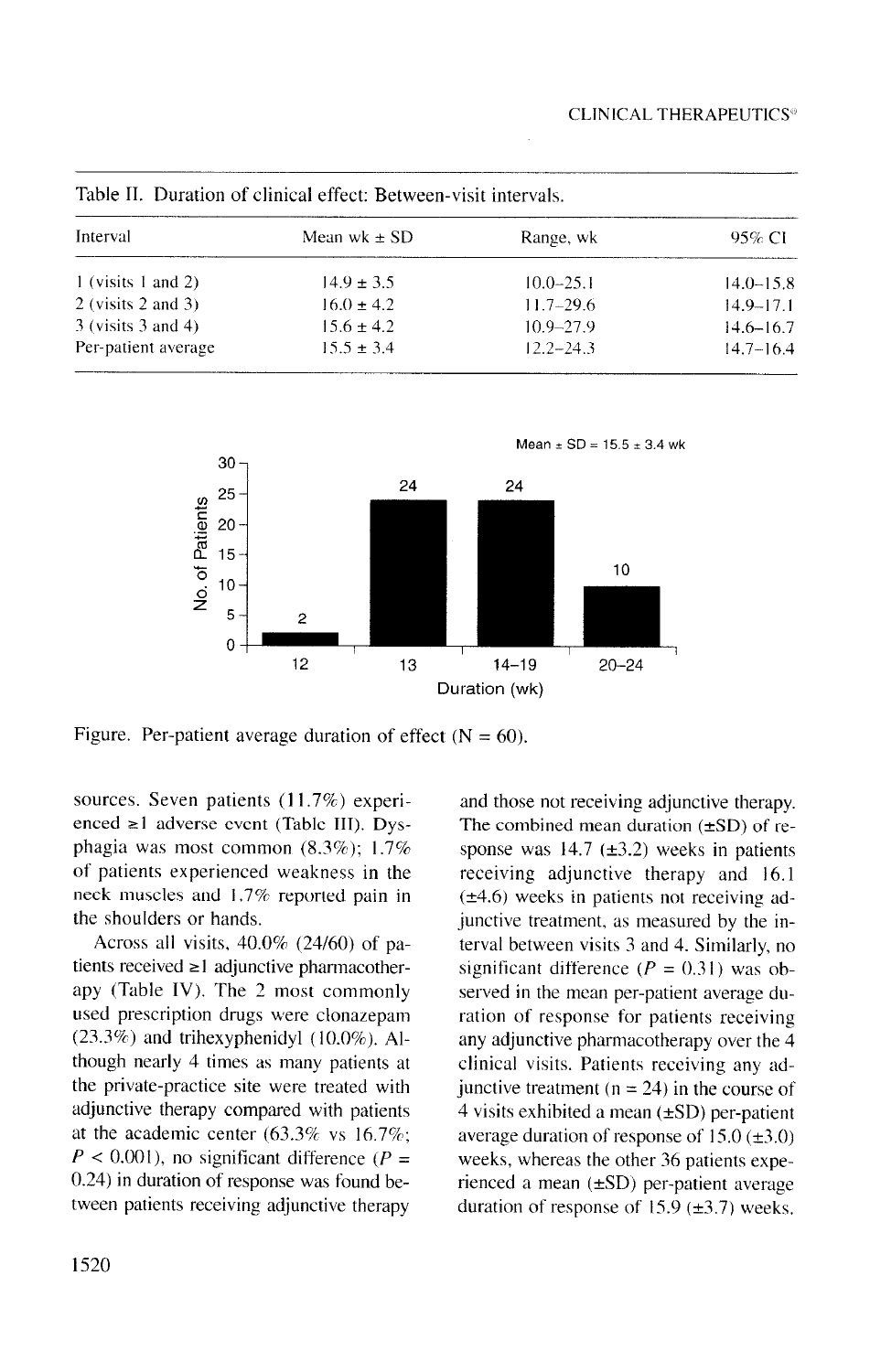|                          | No. $(\%)$ of Patients |         |         |  |
|--------------------------|------------------------|---------|---------|--|
|                          |                        |         |         |  |
| Shoulder and hand pain   | 0(0.0)                 | 1(3.3)  | 1(1.7)  |  |
| Dysphagia                | 1(3.3)                 | 4(13.3) | 5(8.3)  |  |
| Cervical pain            | 1(3.3)                 | 0(0.0)  | 1(1.7)  |  |
| Weakness in neck muscles | 1(3.3)                 | 0(0.0)  | 1(1.7)  |  |
| Any adverse event*       | 2(6.7)                 | 5(16.7) | 7(11.7) |  |
|                          |                        |         |         |  |

## Table III. Incidence of adverse events across all visits, by study site.

\*One patient experienced >I adverse event.

#### Table IV. Adjunctive treatments.

|                                       | No. $(\%)$ of Patients       |                               |                     |  |
|---------------------------------------|------------------------------|-------------------------------|---------------------|--|
| Drug                                  | Private Clinic<br>$(n = 30)$ | Academic Clinic<br>$(n = 30)$ | Total<br>$(n = 60)$ |  |
| Clonazepam                            | 12(40.0)                     | 2(6.7)                        | 14 (23.3)           |  |
| Trihexyphenidyl                       | 6(20.0)                      | 0(0.0)                        | 6(10.0)             |  |
| Lorazepam                             | 3(10.0)                      | 0(0.0)                        | 3(5.0)              |  |
| Amitriptyline                         | 1(3.3)                       | 1(3.3)                        | 2(3.3)              |  |
| Gabapentin                            | 2(6.7)                       | 0(0.0)                        | 2(3.3)              |  |
| Hydrocodone                           | 0(0.0)                       | 2(6.7)                        | 2(3.3)              |  |
| Baclofen                              | 1(3.3)                       | 0(0.0)                        | 1(1.7)              |  |
| Propoxyphene/acetaminophen            | 0(0.0)                       | 1(3.3)                        | 1(1.7)              |  |
| Diazepam                              | 1(3.3)                       | 0(0.0)                        | 1(1.7)              |  |
| Alprazolam                            | 0(0.0)                       | 1(3.3)                        | 1(1.7)              |  |
| Any adjunctive treatment <sup>*</sup> | 19 (63.3)                    | 5(16.7)                       | 24(40.0)            |  |

 $*$ Eight patients received  $>1$  adjunctive pharmacotherapy.

#### **DISCUSSION**

This review of patient records from 2 sites demonstrated that intramuscular BTX-A was well tolerated among patients with cervical dystonia, with 11.7% of patients experiencing mild, self-limiting adverse events. The duration of clinical effect (15.6 weeks; range, 10.9-27.9 weeks) between

visits 3 and 4 was similar at the 2 independent study sites even though the populations treated and the clinical practices at each location varied slightly. For example, patients treated at the private-practice site tended to have more severe disease than did those treated at the academic institution. Patients at the private-practice site received significantly higher mean doses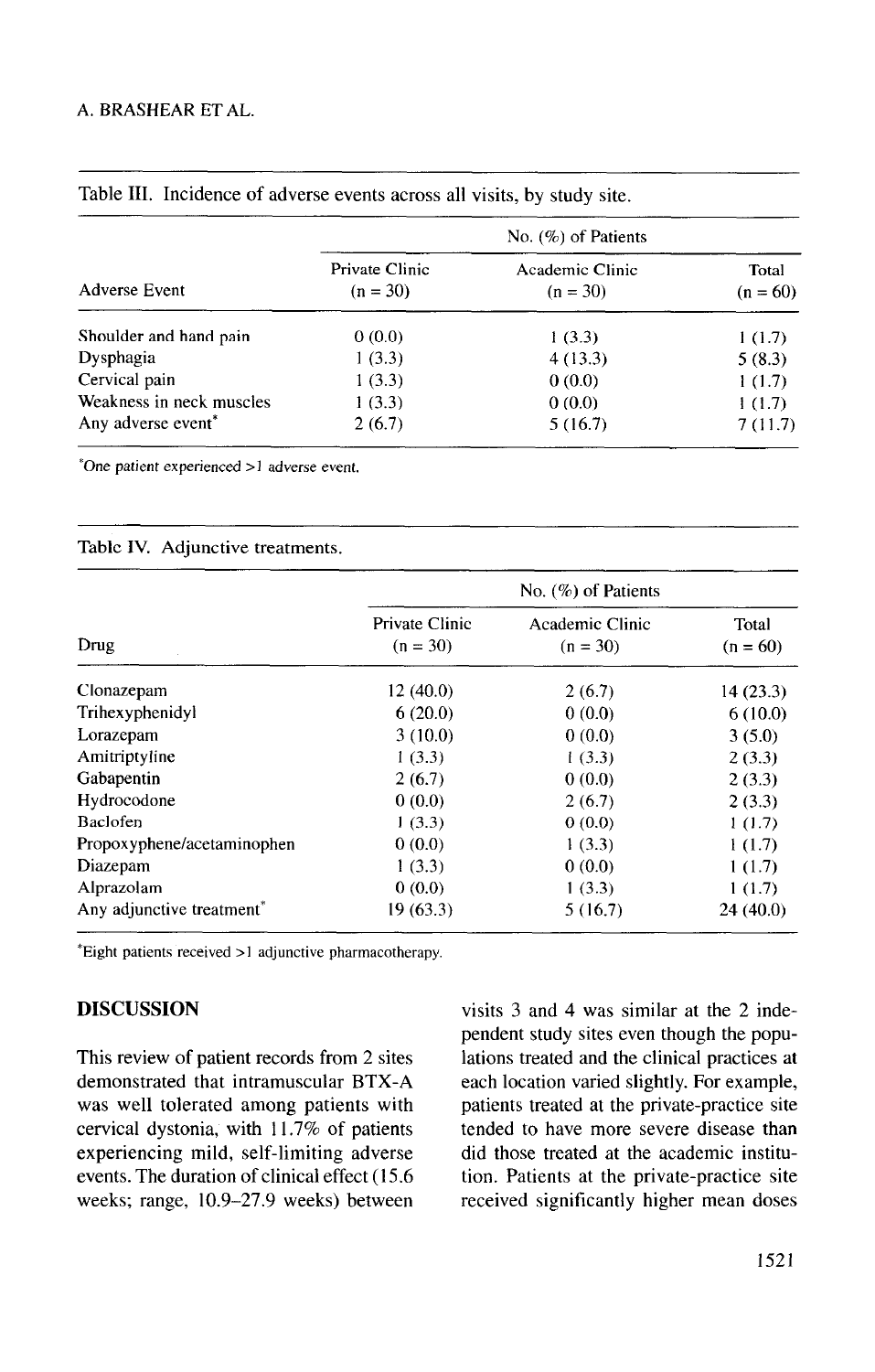$(P = 0.02)$  of BTX-A and were significantly more likely ( $P < 0.001$ ) to receive adjunctive pharmacotherapy, consistent with the fact that they had more severe disease. **BTX-A** injections were guided with **EMG** at the academic center but not at the private-practice site. According to the site investigator. patients at each study site returned for their next injection based on clinical need: however, potentially confounding factors such as reimbursement restrictions and transportation or other travel-related issues could have exerted some influence on the timing of follow-up visits. (Data on the type of health insurance were not analyzed.) Although these factors would tend to offset each other. their relative influence cannot be assessed fully through a retrospective chart audit. and further study is warranted in randomized. controlled trials.

The information revealed in this study is timely because of the expected clinical availability of an alternative neuromuscular blocking agent, botulinum toxin type B. Although the type A and type B neurotoxinx may be similar in action, they may differ in other respects, such as potency. antigenicity. tolerability. and possibly clinical effect among patients with cervical dystonia. To assess the health economics of competitive treatments. dedicated research is required, including the development of disease and interventional models, the establishment of meaningful outcomes, and the collection of comparable data to run appropriate analyses. These initiatives have begun with the abstraction of outcomes data from the records of patients with cervical dystonia who were treated with BTX-A. For control and comparative purposes. these data should be matched with comparable clinical practice data from similar patients who are treated with botulinum toxin type B, and finally the costs associated with each intervention should be compared. Such comparisons can provide a greater understanding of the best use of health care resources as well as the clinical choices that offer the greatest efficacy and value.

## **CONCLUSION**

**BTX-A** controls the symptoms of cervical dystonia for 12 to 23 weeks, with a mean duration of effect per patient of 15.5 weeks.

## ACKNOWLEDGMENTS

This study was supported by an unrestricted research grant from Allergan, Inc. Irvine, California. Research was conducted at Health Economics Research. Secaucus, New Jersey.

**Address correspondence to:** Albert Marchetti. MD. Health Economics Research. Division of Physicians World Communications Group. 300 Plaza Drive. Secaucus, NJ 07094.

## **REFERENCES**

- 1. Brin MF, Lew MF, Adler CH, et al. Safety and efficacy of NeuroBloc (botulinum toxin type B) in type A-resistant cervical dystonia. Neurology. 1999;53:1431-1438.
- Brashear A. Lew ME Dyhstra DD, et al. Safety and efficacy of NeuroBloc (botulinum toxin type B) in type A-responsive cervical dystonia. Neurology. 1999;53: 1439-1446.
- 3. Brans JW, Lindeboom R, Aramideh M, Speelman JD. Long-term effect of hotulinurn toxin on impairment and functional health in cervical dystonia. Neurology, I098:50:I46-1163.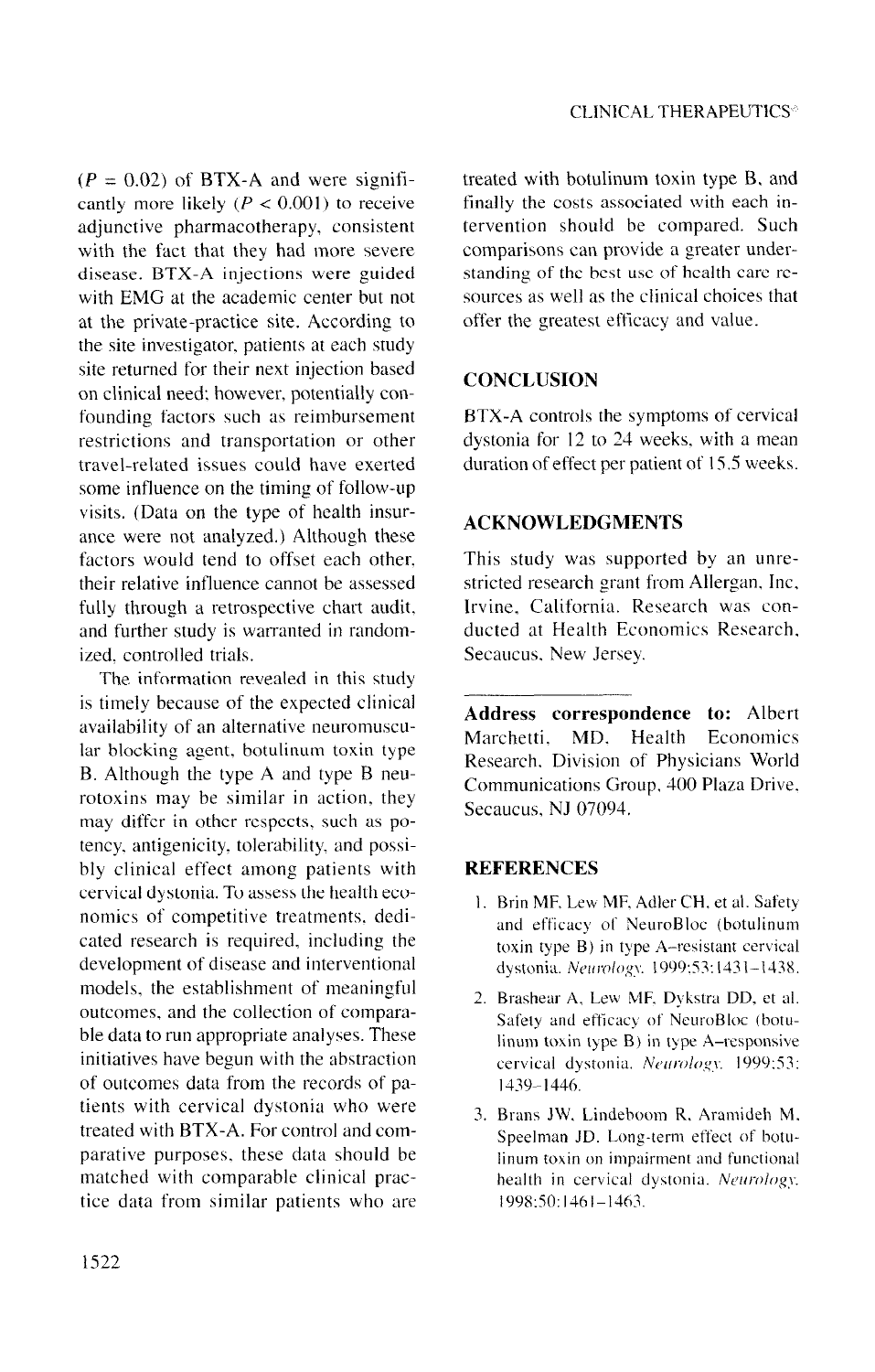#### A. BRASHEAR ET AL.

- 4. Brashear A, Ambrosius WT, Eckert GJ, Siemers ER. Comparison of treatment of tardive dystonia and idiopathic cervical dystonia with botulinum toxin type A.  $Mov$ Disord. 1998;13:158-161.
- 5. Cullis PA, O'Brien CF, Truong DD, et al. Botulinum toxin type B: An open-label, dose-escalation, safety and preliminary efficacy study in cervical dystonia patients. *Adv Neurol. 1998;78:227-230.*
- 6. Aoki KR, Tang-Liu D, Brar B, Wheele LA. Botulinum toxin type A: From toxin to therapeutic agent. *Eur J Neurol.* 1997; 4(Suppl 2):Sl-S3.
- I. Lew MF, Adornato BT, Duane DD, et al. Botulinum toxin type B: A double-blind, placebo-controlled, safety and efficacy study in cervical dystonia. *Neurology.*  1997;49:701-707.
- 8. Poewe W, Wissel J. Use of botulinum toxin in the treatment of cervical dystonia. Bail*liere's Clin Neurol.* 1993;2: 179-l 85.
- 9. Anderson TJ, Rivest J, Stell R, et al. Botulinum toxin treatment of spasmodic torticollis. *J R Soc Med.* 1992;85:524-529.
- 10. Ellison DC, Wandres DL. Botulinurn A toxin in spasmodic torticollis. *Ann Pharmacother: 1992;26:216-217.*
- Il. Marin C, Marti MJ, Tolosa E, et al. Modification of muscle activity after BOTOX injections in spasmodic torticollis. *Ann Neurol.* 1992;32:4 I l-4 12.
- 12. Borodic GE, Mills L, Joseph M. Botulinum A toxin for the treatment of adultonset spasmodic torticollis. Plast *Reconstr Surg.* 199 1;87:285-289.
- 13. D'Costa DF, Abbott RJ. Low dose botulinum toxin in spasmodic torticollis. *J R Sot Med.* 1991;84:650-65 1.
- 14. Kostic V, Covickovic-Stemic N, Filipovic S. Local treatment of spasmodic torticollis with botulinurn toxin. *Neurologija.*  1990;39:29-33.
- 15. Tsui JK, Eisen A, Calne DB. Botulinum toxin in spasmodic torticollis. *Adv Neural. 1988;50:593-597.*
- 16. Tsui JK, Fross RD, Calne S, Calne DB. Local treatment of spasmodic torticollis with botulinurn toxin. Can *J Neurol Sci.*  1987;14(Suppl 3):533-535.
- 17. Tsui JK, Eisen A, Mak E, et al. A pilot study on the use of botulinum toxin in spasmodic torticollis. Can *J* Neurol Sci. 1985;12:314-316.
- 18. Greene P, Kang U, Fahn S, et al. Doubleblind, placebo-controlled trial of botulinum toxin injections for the treatment of spasmodic torticollis. Neurology. 1990;40: 1213-1218.
- 19. O'Brien 0, Hause RA, Sutton JP, et al. Evaluation of BOTOX@ manufactured from a new bulk toxin in the open label treatment of cervical dystonia. Mov *Disord.* 1998; 13(Suppl 2):275. Poster abstract P4.241.
- 20. Rollnik JD, Matzke M, Wohlfarth K, et al. Low-dose treatment of cervical dystonia, blepharospasm and facial hemispasm with albumin-diluted botulinum toxin type A under EMG guidance. An open label study. *Eur* Neurol. 2000;43:9-12.
- 21. Odergren T, Hjaltason H, Kaakkola S, et al. A double blind, randomised, parallel group study to investigate the dose equivalence of Dysport and Botox in the treatment of cervical dystonia. *J Neural Neurosurg Psychiatry* 1998;64:6-12.
- 22. Novis SA, De Matos JP, De Rosso AL. Botulinum toxin in blepharospasm, in hemifacial spasm, and in cervical dysto-